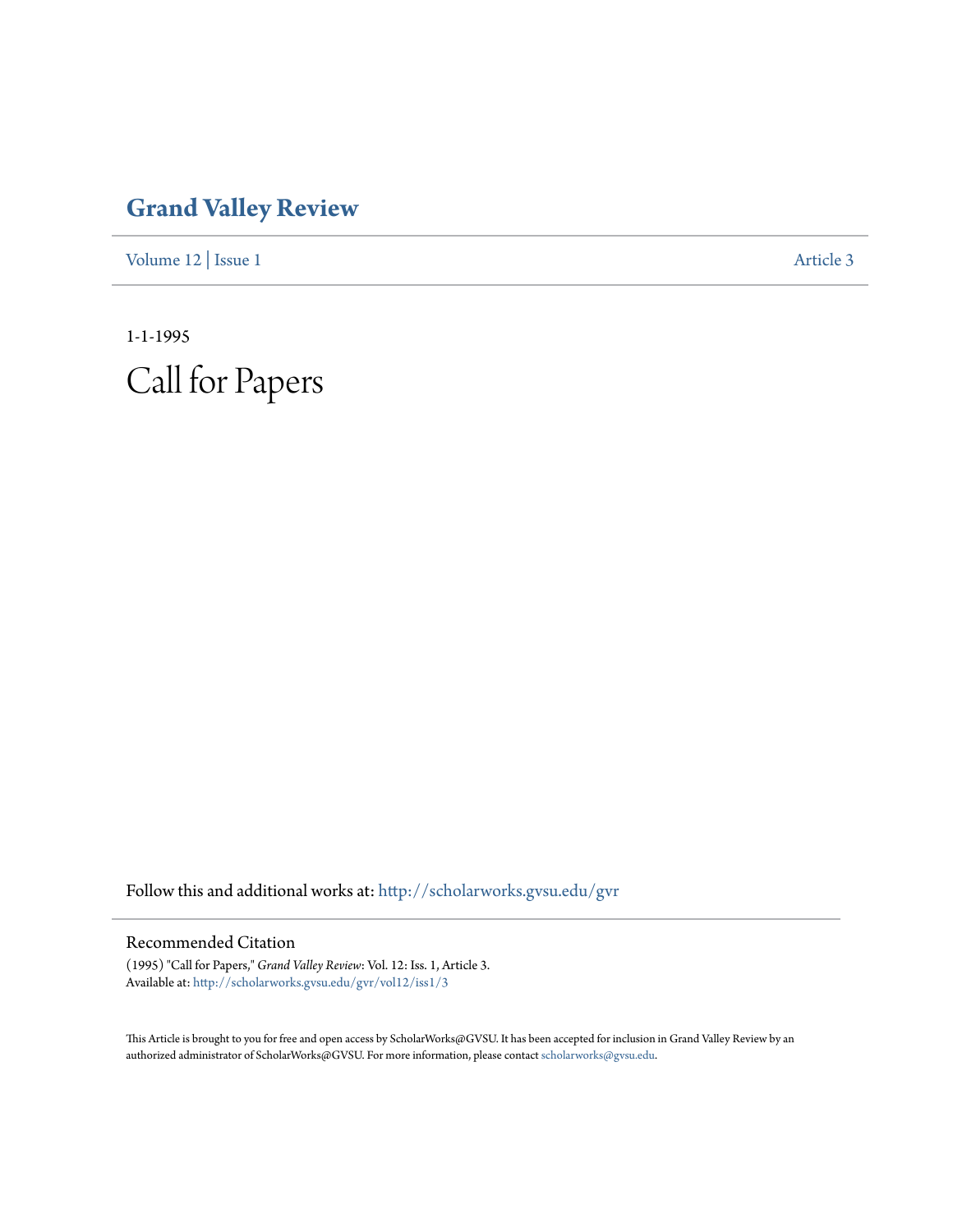Republic of China, brings to us a preview of his collection of Chinese woodcuts, which will be featured next fall at several local galleries. Janet Heller's poem recalls memories of time spent in Spain, and Alberto Macias reminds us that in our attempts to internationalize Grand Valley, we must not look merely to the East and to the West, but directly South; we must not ignore Latinos, who, though they have shared in our history, have often gone unnoticed, and whose culture has often been dismissed as not sufficiently significant.

Particularly timely in the light of current debates in the government on U.S. foreign relations are the last two essays: Polly Diven argues that U.S. aid to other countries actually benefits our economy, and Ben Rudolph asserts that foreign trade not only benefits our economy but helps to prevent international hostilities.

We end the issue with the program of the second, annual, interdisciplinary symposium, from which some of our essays were presented.

\*A note on our title and semantics: Internationalization comes from the verb internationalize, which means "to make international, to place under international control." Internationalism means "international character, principles, interests, or outlook ... a policy of cooperation among nations ... an attitude or belief favoring such a policy." (Merriam Webster's Collegiate Dictionary, Tenth Edition). Of course, these are only the denotations, and there is no clear telling what the connotations are or what the denotations will become. You'll find both terms in this issue.

 $-R.S.$ 

## **Call for Papers**

The Fall 1995 issue will look back to the early years of Grand Valley and its experiments in education. The featured essay will be by History Professor Tony Travis, on the founding of the college and the first ten years. We encourage those of our colleagues with remembrances of the time to write about them. We especially urge the founders of Thomas Jefferson College, William James College, and College IV (Kirkhof College) to write about what they recall. The deadline for submissions is September 15.

The topic of the interdisciplinary symposium for Winter, 1996, and the Spring issue of the Review will be "Experiments in Education," with a focus on present-day GVSU. Deadline for submissions is March 15.

As always, submissions, for both issues, of a general sort and of any genre are welcomed. Please submit the diskette along with the hard copy of whatever you send to the Grand Valley Review, 166 Lake Huron Hall.